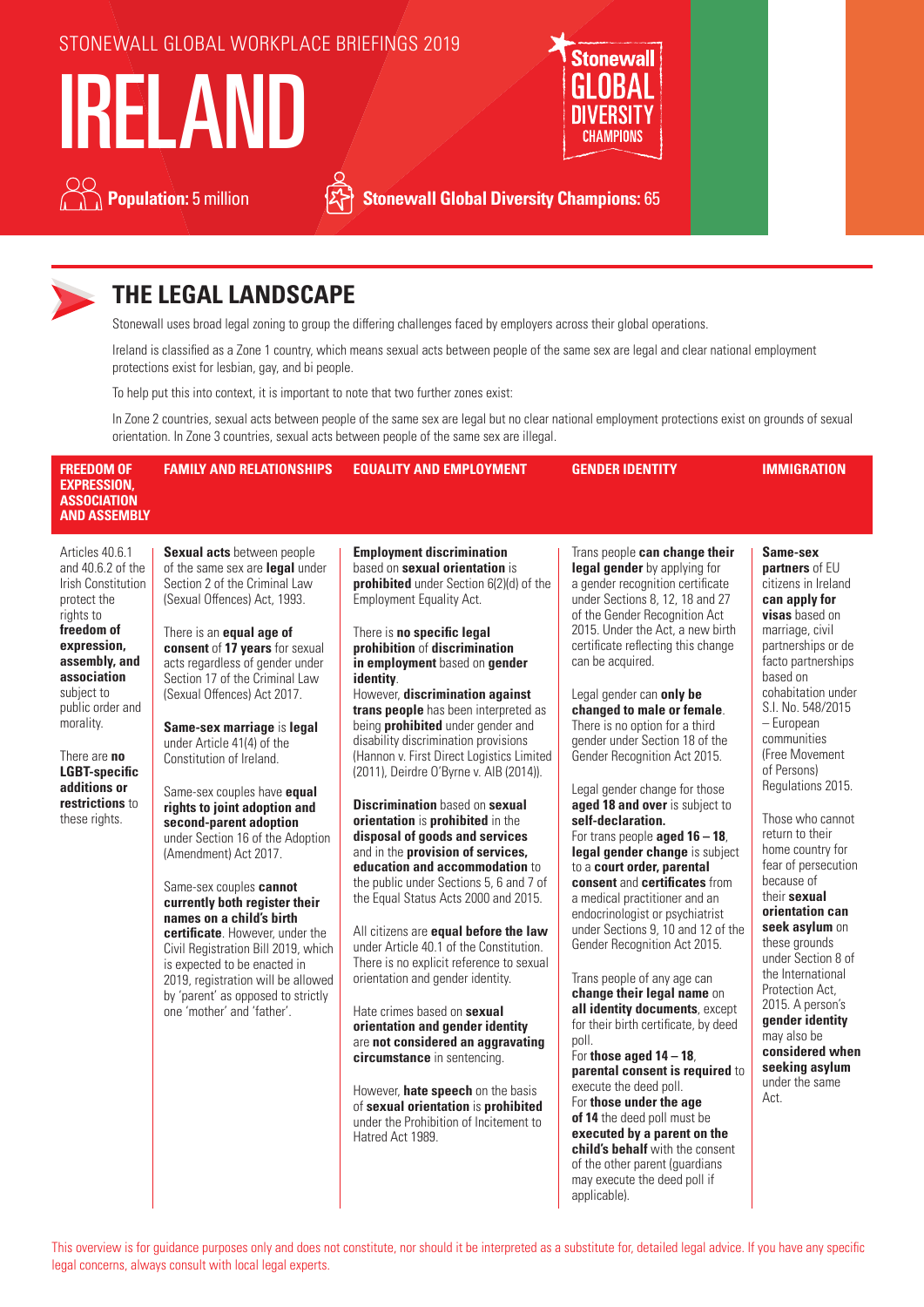

## **A VIEW FROM IRELAND**

Stonewall spoke to **Oisin O'Reilly**, Head of Operations and Fundraising for **BeLonG To Youth Services**. BeLonG To works with LGBTI+ young people in Ireland to create a world where they are equal, safe, and valued through the provision of youth groups and specialised support services. It also advocates and campaigns on behalf of young LGBTI+ people to ensure their rights are respected.



## **Everyday life**

**Oisin:** "Since same-sex sexual activity was decriminalised in 1993, there has been a big improvement in the lives of many LGBTI+ people in Ireland. While many people who used to need support no longer do, there are now other groups accessing our services, such as trans people, people with disabilities, and those struggling with their mental health.

A range of factors shape LGBTI+ people's experiences. These can include their location, their gender, whether they are from migrant communities, class, and disabilities. For instance, LGBTI+ people living in rural communities can find it more challenging to live openly despite the successful national vote in favour of same-sex marriage in 2015. Two-thirds of service users are trans, and trans people face unique challenges including mental health issues, family problems, and struggles related to transitioning.

Mental health is also an ongoing struggle for LGBTI+ young people. Research BeLonG To conducted last year showed us that 90 per cent of LGBTI+ young people have an ongoing struggle with their mental health. Nearly half of the LGBTI+ youth surveyed felt reluctant to open up about their mental health due to the perceived expectations that they should feel happy following the successful marriage referendum in Ireland. The research also found that LGBTI+ youth fear talking about mental health challenges they experience after coming out. 56 per cent of respondents didn't want to worry their parents or friends about their mental health issues and felt pressure to appear content after coming out as LGBTI+."

#### **LGBT groups**

**Oisin:** "Legally, LGBTI+ groups can organise freely in Ireland. However, we have seen a rise in hate speech and discrimination here: organisations have been forced to redirect their efforts to counter this, in addition to it negatively impacting on LGBTI+ people's wellbeing.

Despite this, there is a flourishing range of LGBTI+ organisations in Ireland. These vary from national lobbying and campaigning organisations to smaller social organisations such as sports groups. The areas of focus for LGBTI+ organisations are wide-ranging. Issues being focused on include workplace culture, bullying in schools and inclusive healthcare. The latter is particularly important because of the huge lack of funding for LGBTI+-specific health services and the lack of mental health provisions generally. "

## **Visibility**

**Oisin:** "LGBTI+ people are visible in everyday life, but the level of visibility varies depending on your identity and location. We have several gay politicians and our prime minister is openly gay. However, bi people are generally invisible in Ireland and when bi identities are publicised it is usually

accompanied by negative stereotypes. Trans people are visible in the media and everyday life but it is a different type of visibility, with the focus being on debates around trans identities instead of trans people themselves. Sometimes, this can lead to problematic or extreme views in the media which unfortunately can act as members of the public's single source of information on gender identity."

## **Workplaces**

**Oisin:** "In more traditional workplaces, coming out can be one of the biggest challenges. Most people in Ireland work for small- and mediumsized enterprises (SMEs), meaning they are likely to be the only openly LGBTI+ person in their office. This can make asking their employers to be understanding difficult. Large multinationals in Ireland are engaging in ongoing work to create LGBTI+ inclusive workplaces but very little is done by smaller employers, likely due to a lack of HR teams or Diversity and Inclusion programmes within SMEs.

BeLonG To is excited to launch an online training programme for SMEs in 2019 to help overcome this challenge, which is one way that employers in Ireland can support their LGBTI+ staff. Professional associations also have a role to play through the provision of inclusive training. It's important that management understand the impact of inclusive workplaces, otherwise they won't be able to retain employees: a younger workforce is coming in with a better understanding of these issues.

It is always helpful for businesses to engage in advocacy for the wider LGBTI+ community. Advocacy on issues such as homelessness in the LGBTI+ community and access to healthcare for the trans community would be really helpful coming from employers. However, when engaging in advocacy, businesses should not simply get involved for PR purposes. Irish people and LGBTI+ groups will call them out. Businesses should make sure that they collaborate with local LGBTI+ groups and uplift the voices of the community, not just their own. True diversity and inclusion means supporting LGBTI+ equality for everyone, not just staff, and this should guide businesses' approach to their customers, advocacy, and their wider human rights responsibilities beyond the LGBTI+ community."

#### **Healthcare**

**Oisin:** "In Ireland, there is a two-tier healthcare system that can have a big impact on LGBTI+ people's experiences. If someone has private health insurance, it's much easier for them to access good, inclusive healthcare. Those using public healthcare can face several barriers, such as very long waiting times and clinicians with poor training. This has a particular impact on trans people, who can have very traumatic experiences trying to access healthcare in Ireland."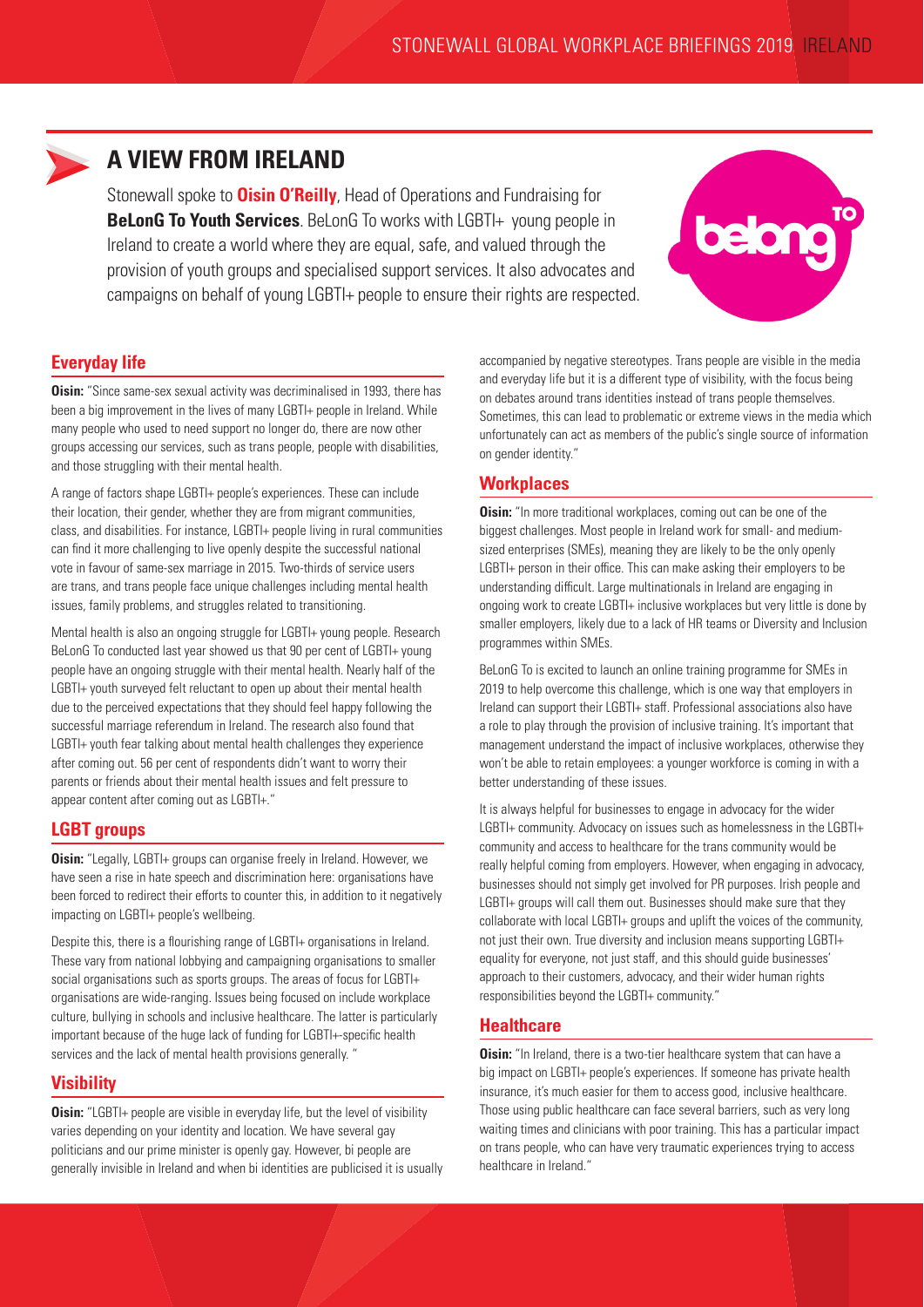

## **LGBT INCLUSION IN THE WORKPLACE**

Stonewall's [Global Workplace Equality Index](https://www.stonewall.org.uk/node/126346) is the definitive benchmarking tool for global LGBT workplace equality. It's a great way to assess your organisation's progress and navigate the challenges of upholding inclusive values locally. The Global Index provides your organisation with a clear and rigorous action plan for your LGBT inclusion work across the globe.

The Index evaluates an organisation's performance across eight areas of employment policy and practice. In line with these areas, in Ireland, employers can work to:

- 1. Implement LGBT-inclusive **policies and benefits**, such as anti-discrimination and bullying and harassment policies, transitioning at work policies, and equal partner and family benefits.
- 2. Carry out comprehensive **all-staff training** on sexual orientation and gender identity.
- 3. **Engage staff** by setting up local LGBT employee network groups and developing ally programmes.
- 4. Empower **senior leaders** to advance LGBT inclusion within your organisation and advocate for equality.
- 5. Assess whether you can **monitor** sexual orientation and gender identity data in order to understand and improve the experiences of LGBT employees.
- 6. Evaluate your **procurement** practices to ensure LGBT inclusion forms part of the tendering process and your engagement with potential and existing suppliers.
- 7. Work to understand the **local context** and support **local communities** by partnering with local LGBT groups.
- 8. Ensure your **mobility** policies account for employees' sexual orientation and gender identity and provide staff travelling to or from Ireland with adequate, LGBT-specific information.



# **LEARN FROM STONEWALL'S GLOBAL DIVERSITY CHAMPIONS**

## **Bank of America Merrill Lynch**

Bank of America Merrill Lynch (BAML) has a strong policy in place that explicitly bans discrimination and harassment based on sexual orientation, gender identity and gender expression. BAML also has an LGBT+ network and an allies programme in Ireland, both of which are flourishing. The LGBT+ network and allies programme receive a high number of sign-ups and new staff are encouraged to join as part of their induction. Allies are engaged through an online portal, allowing them to gain bronze, silver, gold or platinum status based on the completion of various activities, which range from displaying ally stickers to holding breakfast sessions on what being a good ally means. The ally programme also offers specific training and engagement focusing on bi and trans inclusion. The LGBT+ network in Ireland regularly holds awareness-raising events, such as panel discussions with live and online audiences. Other events have included a movie night for staff, as well as a bingo night where all money raised was donated to the local LGBT+ group Gay Switchboard. BAML also participates in the annual Pride parade in Dublin, with 49 members of staff walking in the parade in 2019. Additionally, the Bank has inclusive policies and benefits are gender neutral and offered equally to those in same- or different-sex relationships.

#### **Citi**

Citi ensures that LGBT people are included throughout their policies. Sexual orientation, gender identity and gender expression are explicitly covered in Citi's anti-discrimination and bullying and harassment policies. Partners of employees are also able to access equal benefits, regardless of gender. Citi's tendering processes for procurement include a supplier diversity and inclusion assessment that covers sexual orientation, gender identity and gender expression. In Dublin, Citi has an active Pride network with over 100 members, including 15 committee members and two senior sponsors. The network carries out a range of initiatives to promote LGBT inclusion. These include monthly social events, senior leader panel discussions, an interactive training experience to build awareness on LGBT issues in the workplace and participation in the annual Dublin Pride parade. Citi has also carried out LGBT-inclusive diversity training in Ireland. Employees are required to attend online training on 'Fostering an Inclusive Environment', which specifically addresses LGBT identities. Citi Dublin is a founding member of FuSIoN (the Financial Services Inclusion Network) and partners with 11 other financial institutions across Ireland to coordinate and implement LGBT-inclusive practices and collaborate on events and community service to drive positive change in the workplace and beyond.

#### **Fidelity International**

To enable all staff to engage with LGBT inclusion at work, Fidelity has an Allies programme, with 40 per cent of employees in Ireland signed up as LGBT allies. Voluntary local 'LGBT Ally' training is also run twice a year in the Dublin office, with over 50 staff in attendance at the previous session. Additionally, Fidelity has an intersectional employee network that has carried out a range of activities. These include sessions during Pride month to educate and inform all staff about LGBT issues, as well as participation in the annual Pride parade.

LGBT culture and history are celebrated: Fidelity provides information on, and facilitates access to, events such as Dublin GAZE LGBT Film Festival, the International Dublin Gay Theatre Festival, as well as screening LGBT-themed films in the office. Finally, Fidelity has partnered with other organisations in Ireland to advance wider LGBT equality. Fidelity is a member of FuSIoN (the Financial Services Inclusion Network) and it also partners with local LGBT organisation BeLonG To. In addition to having BeLonG To speak at the Dublin office, Fidelity shares volunteering opportunities with staff and publishes blog posts about BeLonG To's work.